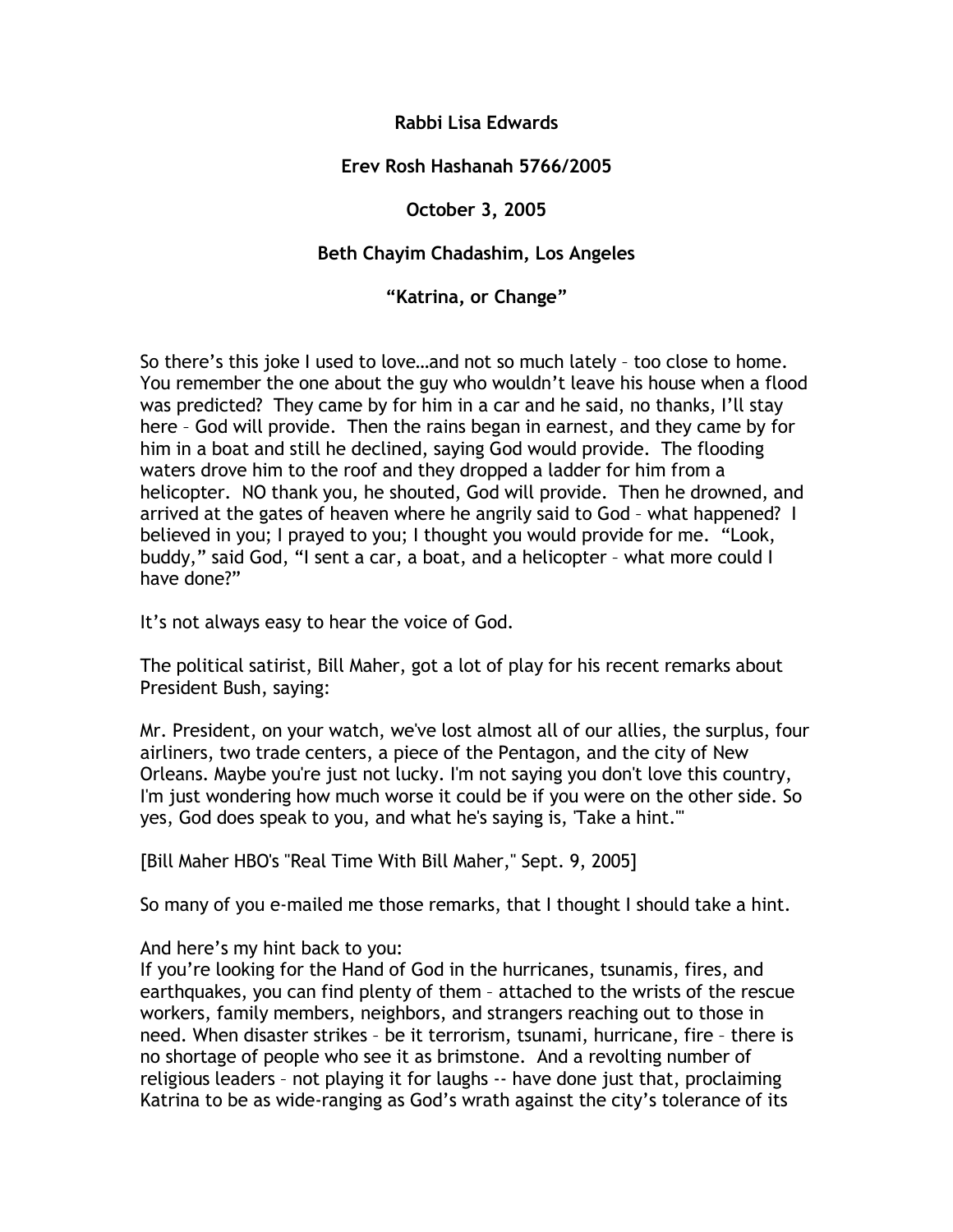gay community to God's punishment of George Bush for supporting Israel's withdrawal from Gaza, to name only two examples. And yes, I'm sorry to say one of those comes from a rabbi. [Michael Marcavage, founder of www.repentamerica.com,

State Sen. Hank Erwin, R-Montevallo, Alabama & radio commentator, and that last one from the spiritual leader of Israel's Shas party (Rabbi Ovadia Yosef)].

But in a way, who can blame them for looking for explanations, answers, something to say in the face of chaos and disaster? The stories, the pictures, the personal experiences coming from the Gulf Coast – especially in the immediate aftermath of Katrina -- are their own kind of flood, and many of us may still feel endangered ourselves of being drowned in the reports, awash in our own distress over how to help, our anger over the blatant racism and incompetence that led to more suffering and many more deaths, our own survivor guilt as we showered in our nice homes, and slept in our comfortable beds having fallen asleep to the TV news coverage of the nightmare stadium shelters and the cesspool streets.

We can see why prescriptions for anti-anxiety medication and the search for explanations come easily to hand. But medication and wrong-headed theology are not, finally, very satisfying. They won't help rebuild New Orleans. They won't end the unnecessary suffering of so many people, victims of ineptitude and blatant racism and classism. They won't fix our incompetent government bureaucracies – federal, state and local – nor stop the infuriating and embarrassing attempts to shift blame and responsibility to others. And this is far from an exhaustive list – exhausting maybe - but far from complete, of all that needs to be done.

My hint about the presence of God in all of this? Not CAUSE, but EFFECT:

I think God wants us to make some changes.

I think God would agree with the writer Bernard Malamud, who famously said, "I'm against suffering, but if it happens, why waste the experience?"

So this is me saying: let's allow these events to change us – for good.

This is me challenging us to be among the change makers.

Many of us, I know, will be willing, but asking "how?" is easier than answering, and answering easier still than doing. Don't worry, we can ask and answer and do together, that's part of what it means to be part of a community: none of us has to do it all alone, although of course there are parts that will be ours alone, and none of us has to do it all.

Sometimes change, whether of the global variety or the personal comes upon us – we're just in its path – and sometimes change is our intention.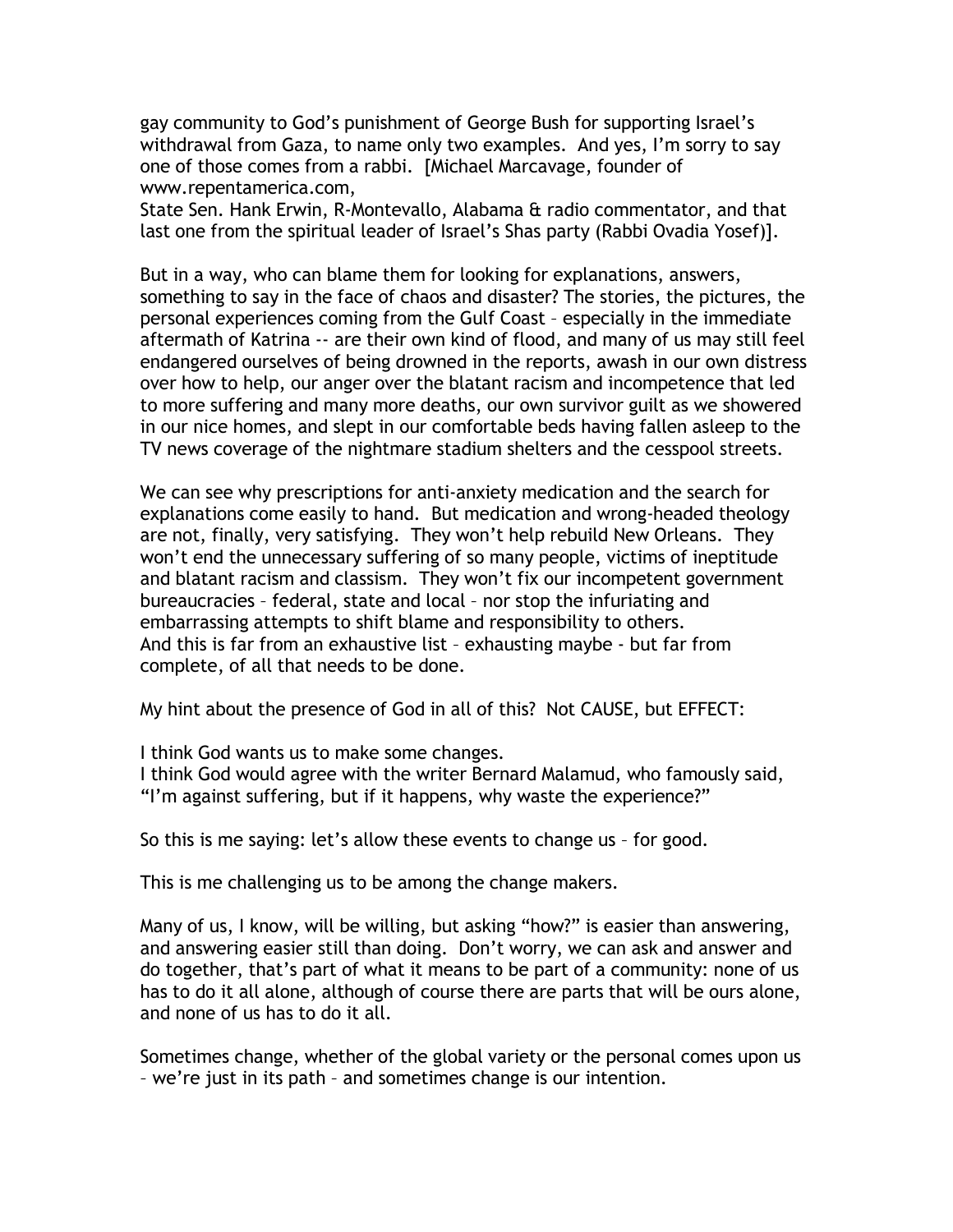But whether global, like the hurricanes or the withdrawal from Gaza or the endless war in Iraq, or more personal – a break up, a death, a dramatic shift in one's health or the health of a loved one, a new job, a lost job,a new synagogue community, an entry into grief or an emergence from it, to name a few, change comes to all our lives at various times – that's a given. But what we do with change when it comes – not a given - and that makes all the difference.

One of my colleagues offered me a phrase that's been my mantra for over a year:

"Change is inevitable, growth is optional."

Change will come in the near future on all kinds of fronts, and we, as individuals and as a community get to decide if we want to be a part of it, or just open ours to be witness to it, or even, I hope not, just close our eyes and turn our backs.

Kurt Tucholsky was a German-Jewish writer who died in exile in 1935 after being denounced by the Nazis. A quote from him is on exhibit at Yad va Shem, the Holocaust Museum in Jerusalem. It reads: "A society is judged not only by what it does, but by what it tolerates."

I'm thinking we've tolerated a bit too much lately, do you agree?

Change –whether invited or not - can feel like there is no ground under you. We who live in earthquake land know that feeling too. How do we get a solid footing when we don't know what will come next?

A contemplation of change is one of the ironic themes of the Days of Awe. Ironic because when we think about the holy days, we often think about the rituals that we want to stay the same. You know what I mean, all the rituals that the humorous e-mails make fun of: going to the same synagogue year after year, sitting in your usual seat, next to the same people – maybe friends, maybe just people you see once a year, same rabbi, same cantor, same melody ("please, Cantor, don't change that melody – it's not high holy days without it"), same prayers – "didn't believe it when I was a kid, still don't believe it, but don't change a word!" "Services are too long, but don't cut anything out! It wouldn't be high holy days if it didn't feel too long." Even Jews with few customs, or Jews who didn't grow up with Jewish customs, or non-Jews who live with Jews, can get hooked on the rhythms and the repetitions of the High Holy Days: the music, the prayers, the ritual, the dinners, the greeting cards, apples and honey, the sound of the shofar, the late afternoon Yom Kippur lightheadedness. You know what I mean…traditions make us want things to be the same every year (even though sameness can make us only want to come once a year, but that's a different conversation). Even the root of the Hebrew word shana (shin nun hey) as in Rosh Ha SHANA means not only "year" but also, "repeat, do again."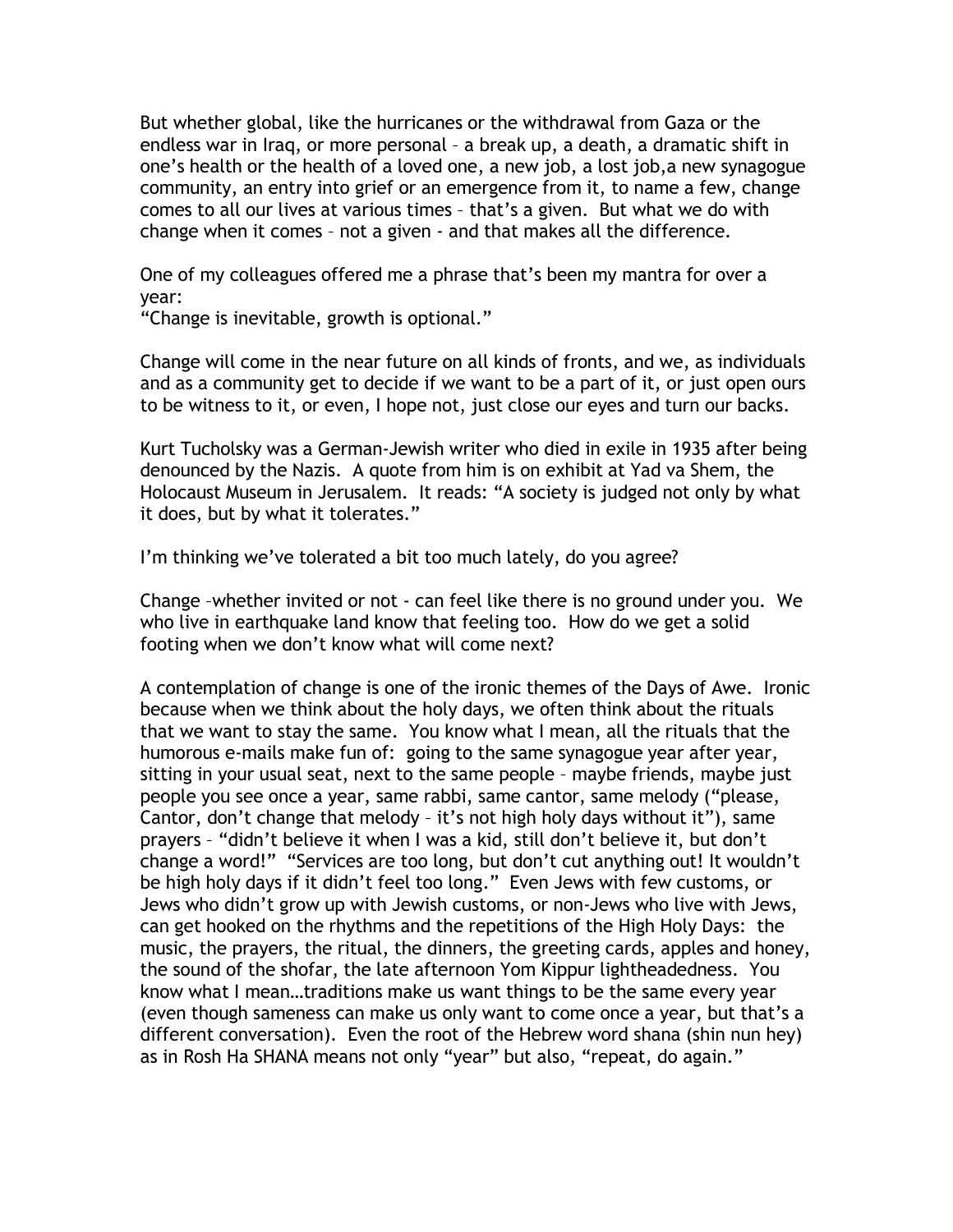And yet buried in that sameness, that familiarity, precisely in that repetition is an altogether different theme. For the irony is that SHANA also means – you guessed it - "change."

And it makes sense if you think about it – a year turns into another and another, repeating seasons; but look at how many cultures have a new year ritual around resolutions and change.

And Judaism is no exception. For the traditional assignment of this season comes from the Jewish belief that people can change, that we can, by setting aside time every year, seriously reflect on the lives we are living, and in so doing, take serious steps toward …yep, toward change, toward becoming more the person you want to be, the person you know yourself to be. Interestingly, the Hebrew term we use for this process – teshuvah -- sounds like it might mean the opposite of change. For it comes from the root 'to return.' Contemporary scholar Rabbi Adin Steinsaltz gives an explanation of tshuvah as "return" that has helped me a lot:

"The urge to take a look back," he writes, "is prompted by a spiritual disquiet rather than a guilty feeling.

Indeed, we feel as if we are no longer the right person in the right place, we feel that we are becoming outsiders in a world whose scheme of things has escaped us. "This is why we decide to turn around and go back.. . . ." He continues: "To feel the need to repent means to realize that a change is imperative. Teshuvah does not mean that we moan about our past wrongdoing . . . "We should not rethink and relive our past as it happened, with its faults and mistakes. What we should ponder is our past as it ought to have been. "The main thrust of teshuvah is indeed to show the definite intention of changing the scheme of things." [reprinted in URJ Reaching for Holiness, 2001, p.31, from his book, The Strife of Spirit, 1998, Jason Aronson Books]

All of which offers very much more help to me than people's concerns about whether God is speaking through hurricanes and breaking levees, and if so what is God trying to tell us? I'd rather ask each other questions, questions we might be able to answer. I'd rather each of us look inside ourselves while doing the work of Tshuva, and find there what God wants from us – something different from each one of us, I suspect.

One of my Jewish heroes is a long time Jewish activist and seeker of social justice named Leonard Fein. Among other things, he helped found MAZON, the Jewish response to hunger that so many of you, and I, support. He wrote an article recently posing a few questions, and here are some of them:

"Does religion come to answer questions that might not otherwise be answered? Perhaps religion comes to insist on questions that will otherwise be neglected? Such as: Where are you? Where is your brother? For that matter, who is your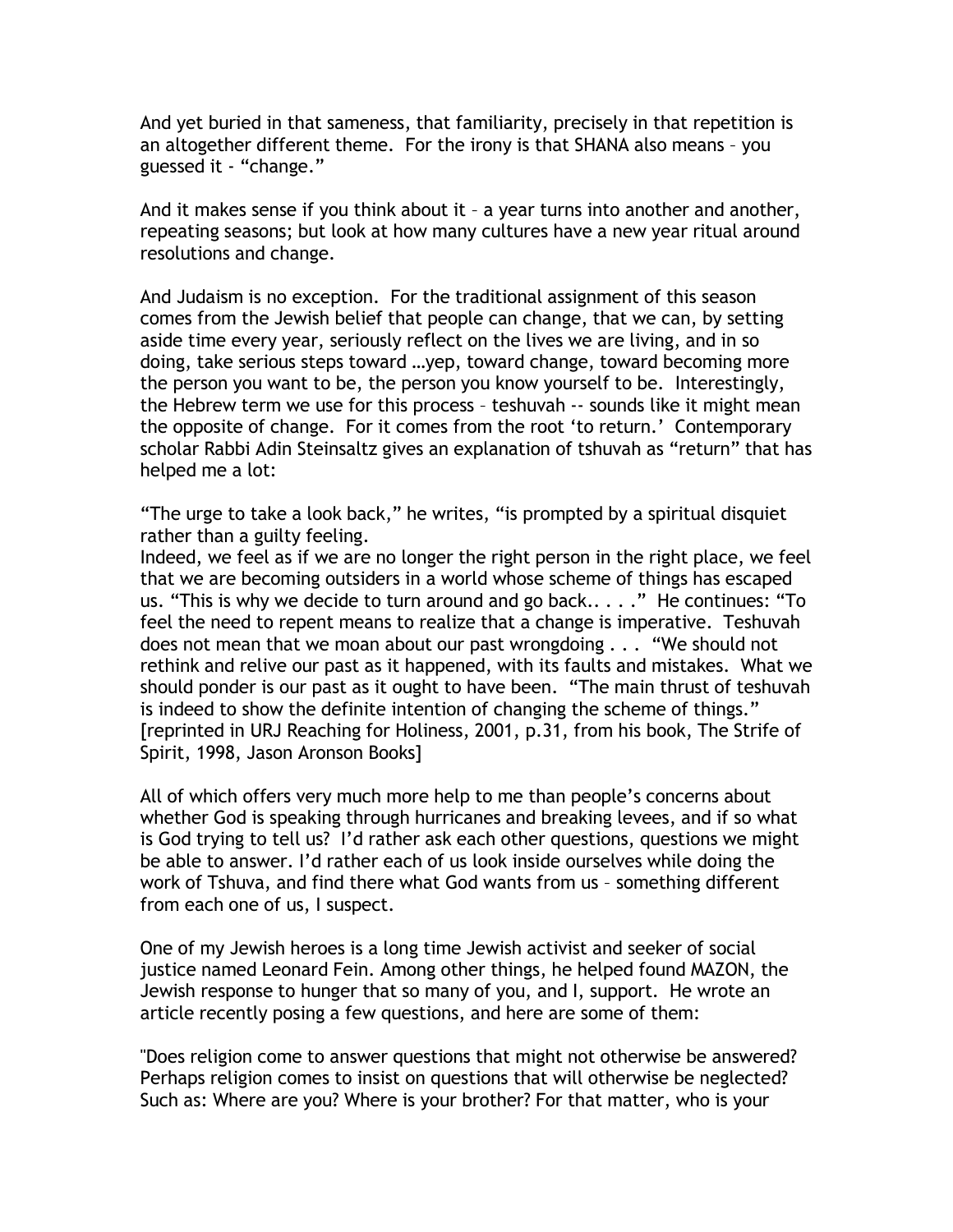brother, your sister?" --Leonard Fein http://www.socialaction.com/stoppraying.html

Fein's questions come from the Torah stories of the first human beings. And his questions helped me change the way I'm thinking about one of those stories: After Eve and Adam – on the advice of the serpent – eat from the tree of the knowledge of good and evil, they hear God coming and they hide. And, says Torah, God called out to the hiding human, saying "aye-ye-ka? Where are you?" [Genesis 3:9] You know the rest of the story, but let's stay here for a moment. What is God saying to them, to these, God's newest creations – the best and the brightest? This year, this night, I'm thinking that God is saying, "You've eaten of the tree of the knowledge of good and evil, you've gotten yourself an education, and what you're doing with it is hiding? Not on My watch. Aye-ye-ka? Where are you? Show up! and bring your education with you. This world already needs repair. Along with the gifts of life, and this amazing world that I have given you, comes the responsibility to partner with Me and make it more amazing still."

And human beings – some anyway – including a lot of Jews -- have been doing that ever since: getting an education, and showing up to make use of it by helping repair and protect the world and one another.

When we come together for these Days of Awe, we do so in part with a communal and personal intent of deciding how to proceed with our lives. What a gift we give one another – a few days in a year to actually be introspective and reflective, to look inward. But one can't really do tshuvah, can't be selfreflective only by looking within – it also takes looking around.

For despite the independent nature of tshuvah -- of re-turning to the self we know and can love, the one we may have strayed from more than once through the vagaries of life, there are reasons why we are - by tradition - invited to be in community while doing that work. Why we are invited to see others do it too, and to take part in one another's tshuvah – in any ways we can be helpful to each other.

One more NOT coincidence about Yamim Noraim: the traditional Hebrew term for the High Holy Days, Yamim Noraim, means not just "Days of Awe," it can also be translated: "Days of Fear." The fact that Jews come together in large numbers for the scary times (and that we gather in smaller numbers for the joyful ones – Pesach, Sukkot) is significant, don't you think? We live in community no matter what, but especially when we have changes to make, work to do, especially when we deliberately acknowledge – as we do during the days of awe – that we live always in a state of uncertainty, of change, of unpredictability – that is when we need strengthening, that is when we need to be able to look around at numbers of people and say, oh yeah, together we can do this. Do you feel the energy in a room filled with likeminded, like hearted people? I do, and I thank you for it.